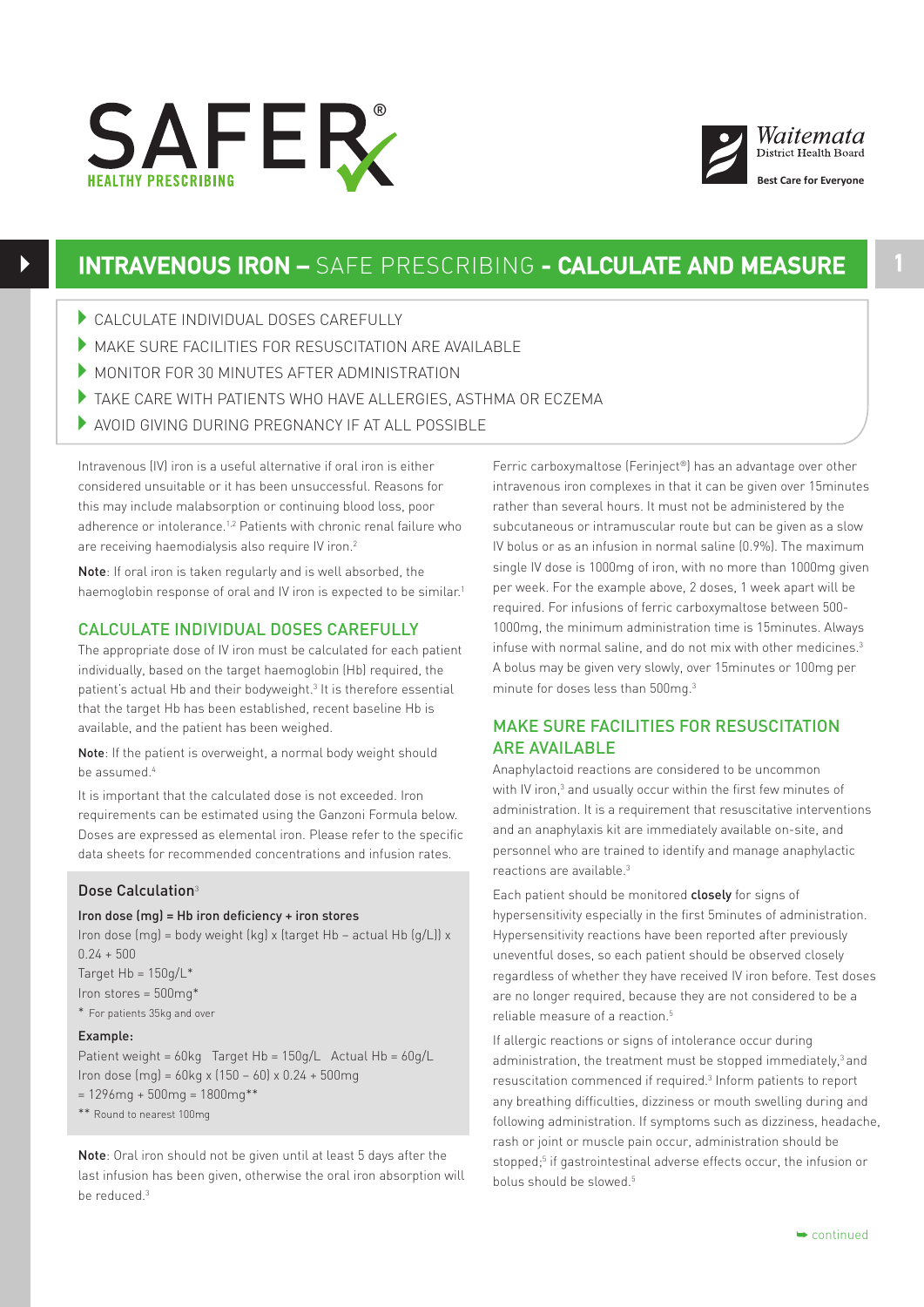



# **INTRAVENOUS IRON**

 $\blacktriangleright$ 

## MONITOR FOR 30 MINUTES AFTER ADMINISTRATION

It is recommended to observe the patient for adverse effects for 30 - 60minutes<sup>3,7</sup> following administration. The 15minute infusion of 1000mg ferric carboxymaltose (Ferinject®) is well-tolerated and associated with minimal risk of adverse reactions.<sup>6</sup>

The most commonly reported adverse effects include headache, dizziness, hypertension, nausea, abdominal pain, constipation and diarrhoea. Inform patients that some of these adverse effects may occur several hours or days following administration. Transient asymptomatic hyperphosphataemia can occur, especially in those with hyperparathyroidism or vitamin D deficiency.

Reports of injection site reactions such as burning, pain or bruising are uncommon.3 However, there is a risk of long-lasting brown discolouration and irritation of the skin if paravenous leakage occurs. To prevent this, a normal saline flush is recommended prior to administration to check the correct placement of the cannula in the vein.<sup>3</sup> If leakage does occur, stop giving IV iron immediately. It is good practice to flush with normal saline after the infusion or bolus has finished.<sup>8</sup>

During the patients first year of treatment, it is advisable to check the full blood count every 3 months to ensure that iron levels have been corrected and are maintained. Then check again at 2 years.<sup>5,9</sup>

# TAKE CARE WITH PATIENTS WHO HAVE ALLERGIES, ASTHMA OR ECZEMA

Patients with an immune or inflammatory condition such as asthma, eczema, rheumatoid arthritis or with known allergies may have a higher risk of an allergic or anaphylactoid reaction with IV iron.<sup>5</sup> Patients with rheumatoid arthritis or lupus erythematosus may be at risk of delayed reactions, which may include fever and exacerbation of joint pain.3 Parenteral iron must be used with caution in cases of acute or chronic infection,3 and with patients who have impaired hepatic function.<sup>3</sup>

Note: There is evidence to suggest that ferric carboxymaltose is effective and well-tolerated in patients who have inflammatory bowel disease and iron deficiency anaemia,<sup>10</sup> There is emerging evidence to support its use in patients with chronic heart failure and iron deficiency.<sup>11</sup>

## AVOID DURING PREGNANCY IF AT ALL POSSIBLE

There are no adequate, well-controlled studies of IV iron in pregnant women. Make sure pregnancy has been excluded before administering IV iron to women of child-bearing potential. Intravenous iron is contraindicated during the first trimester of pregnancy; oral iron is usually sufficient.<sup>1,3</sup>

Administration of IV iron during the second and third trimester of pregnancy should only occur if the benefits of treatment outweigh the potential risk to the foetus. $3,7$  Take care to calculate the dose based on the patient's pre-pregnancy weight.<sup>4</sup>

The transfer of iron carboxymaltose (Ferinject®) to human milk is considered negligible.<sup>3</sup> A study that included 229 breastfeeding mothers given iron carboxymaltose, concluded that there was no evidence of risk to their infants.<sup>12</sup>

There is no clinical data to support the use of IV iron carboxymaltose in children under 14 years, so it cannot be recommended for paediatric use.3

➥ continued